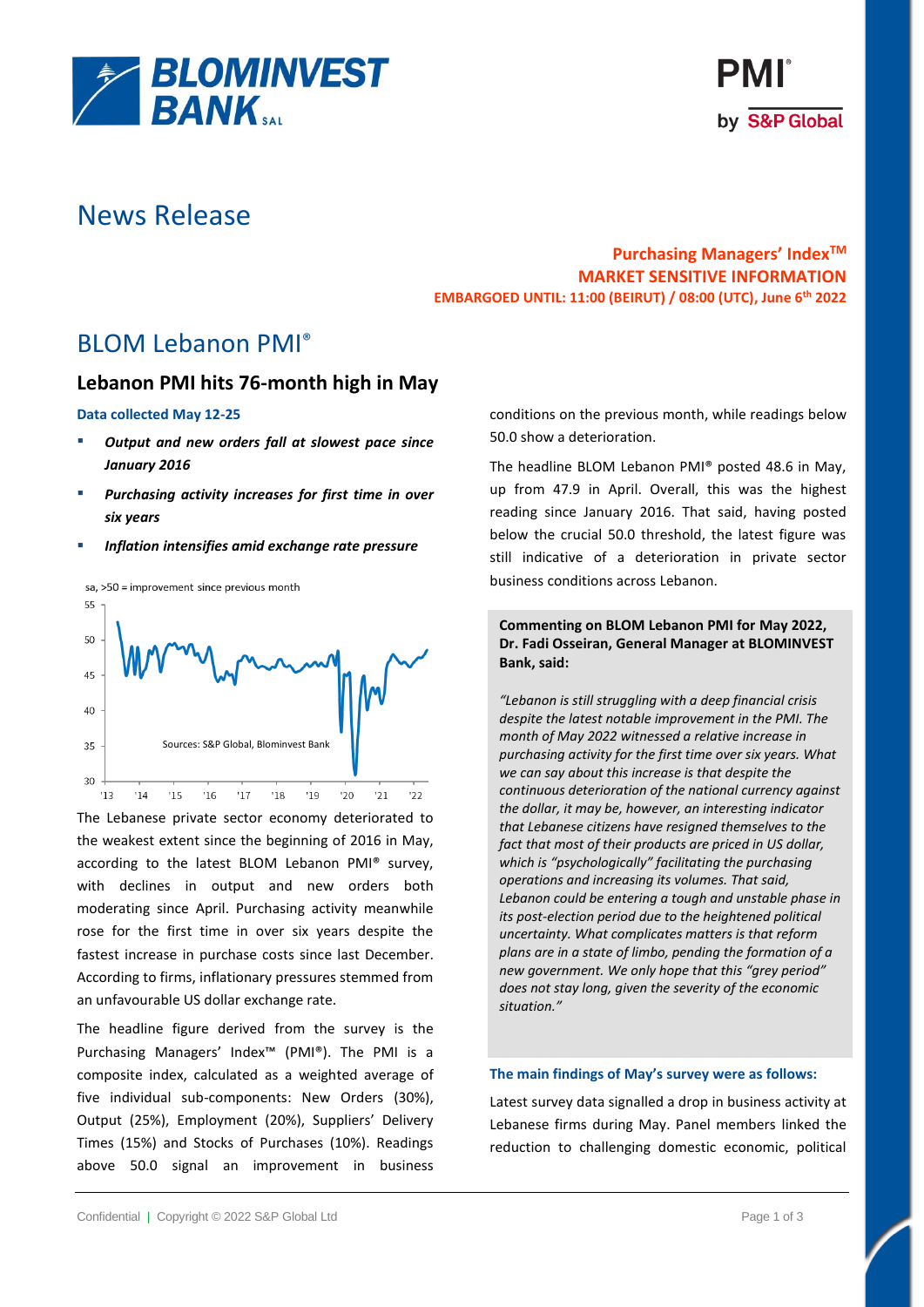and financial conditions. However, the rate of decrease was the softest since January 2016.

Meanwhile, May survey data signalled lower intakes of new work across the private sector economy in Lebanon. Demand conditions were adversely impacted by weak purchasing power among domestic clients, according to surveyed firms. That said, in line with the trend for output, the fall in new business was the slowest since the start of 2016. A weaker decrease in new export orders was also registered during May.

Nonetheless, private sector firms in Lebanon fractionally reduced their staffing numbers midway through the second quarter due to insufficient intakes of new work. Indeed, a lack of incoming new orders also enabled firms to make inroads into their backlogs. The volume of outstanding business fell once again in May, but at a slightly softer pace.

However, for the first time in over six years, latest survey data pointed to an increase in purchasing activity. Despite this, stocks of purchases were depleted in May as firms struggled to replenish their inventories. Shortages of items at suppliers were mentioned by survey respondents.

With regards to prices, latest PMI data highlighted continued inflationary trends across Lebanon in May. Overall input costs rose at the sharpest pace for ten months amid an accelerated increase in purchase prices. According to panellists, this reflected unfavourable movements in the US dollar exchange rate. As a result, output charges were raised to the greatest extent since July last year.

Finally, private sector businesses in Lebanon remained pessimistic towards activity over the next 12 months. For most survey respondents, the outlook depended on economic and political reforms.

-Ends-